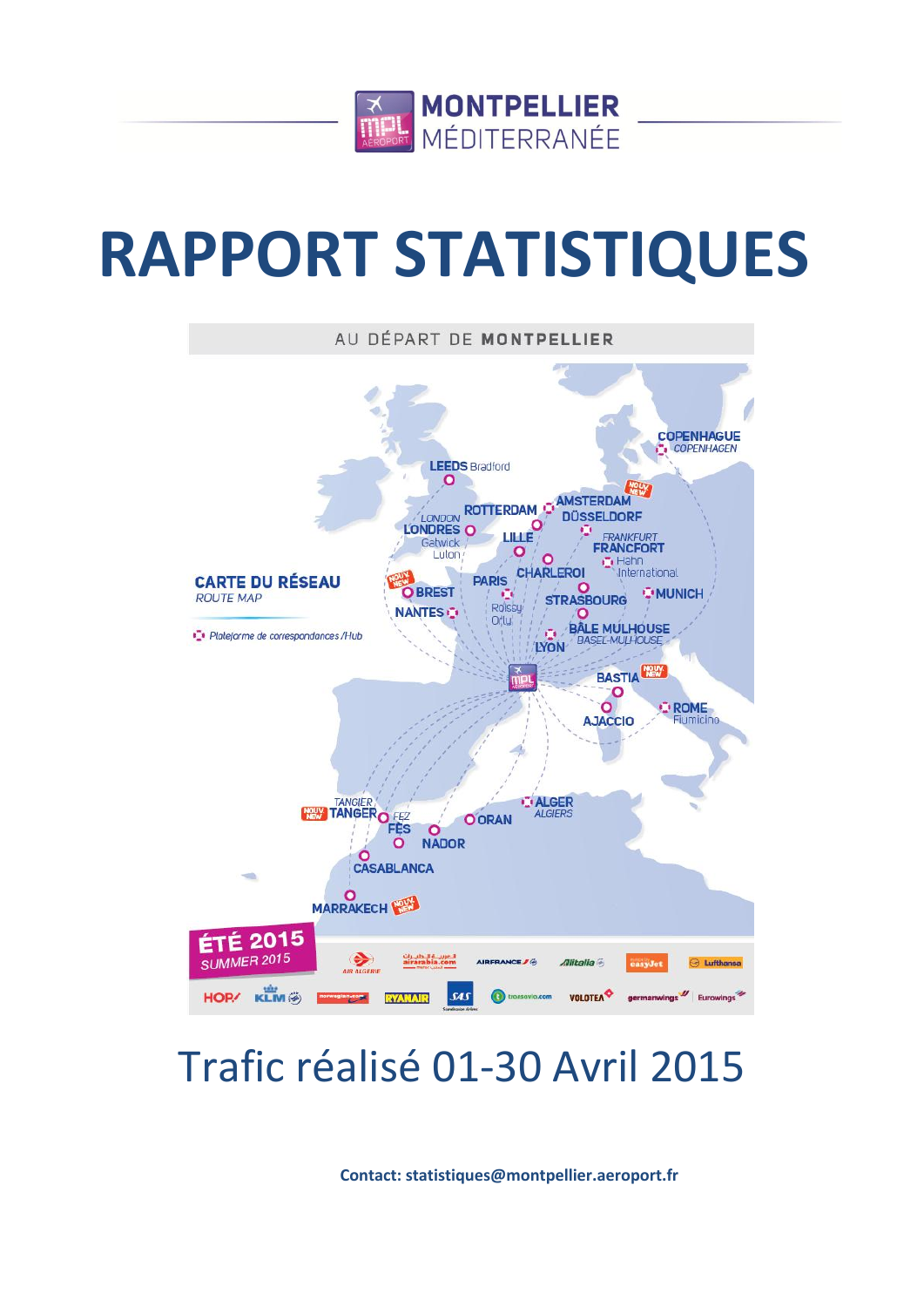## **TRAFIC COMMERCIAL**

|                             | Mois de : <b>AVRIL</b> |         |           | Cumul jusqu'au mois de : AVRIL |         |           |  |
|-----------------------------|------------------------|---------|-----------|--------------------------------|---------|-----------|--|
|                             | 2015                   | 2014    | Variation | 2015                           | 2014    | Variation |  |
| <b>Passagers:</b>           | 117 233                | 119 134 | $-1,60%$  | 407 414                        | 403 314 | 1,02%     |  |
| <b>LOCAUX:</b>              | 116 951                | 119 134 | $-1,83%$  | 407 004                        | 403 242 | 0,93%     |  |
| <b>NATIONAUX</b>            | 82 237                 | 86 413  | $-4,83%$  | 312 016                        | 311974  | 0,01%     |  |
| <b>Réguliers</b>            | 82 081                 | 85 987  | $-4,54%$  | 309 722                        | 310 866 | $-0,37%$  |  |
| Non Réguliers               | 156                    | 426     | $-63,38%$ | 2 2 9 4                        | 1 1 0 8 | 107,04%   |  |
| <b>EUROPEENS</b>            | 27 932                 | 27 583  | 1,27%     | 72 961                         | 67839   | 7,55%     |  |
| <b>Réguliers</b>            | 27 396                 | 27 535  | $-0,50%$  | 70 994                         | 66 888  | 6,14%     |  |
| Non Réguliers               | 536                    | 48      | 1016,67%  | 1 967                          | 951     | 106,83%   |  |
| <b>INTERNATIONAUX</b>       | 6782                   | 5 1 38  | 32,00%    | 22 027                         | 23 4 29 | $-5,98%$  |  |
| <b>Réguliers</b>            | 6776                   | 5 1 2 2 | 32,29%    | 22 0 20                        | 23 408  | $-5,93%$  |  |
| Non Réguliers               | 6                      | 16      | $-62,50%$ |                                | 21      | $-66,67%$ |  |
| <b>TRANSITS (ARRIVEES):</b> | 282                    |         | 100,00%   | 410                            | 72      | 469,44%   |  |

 $\Box$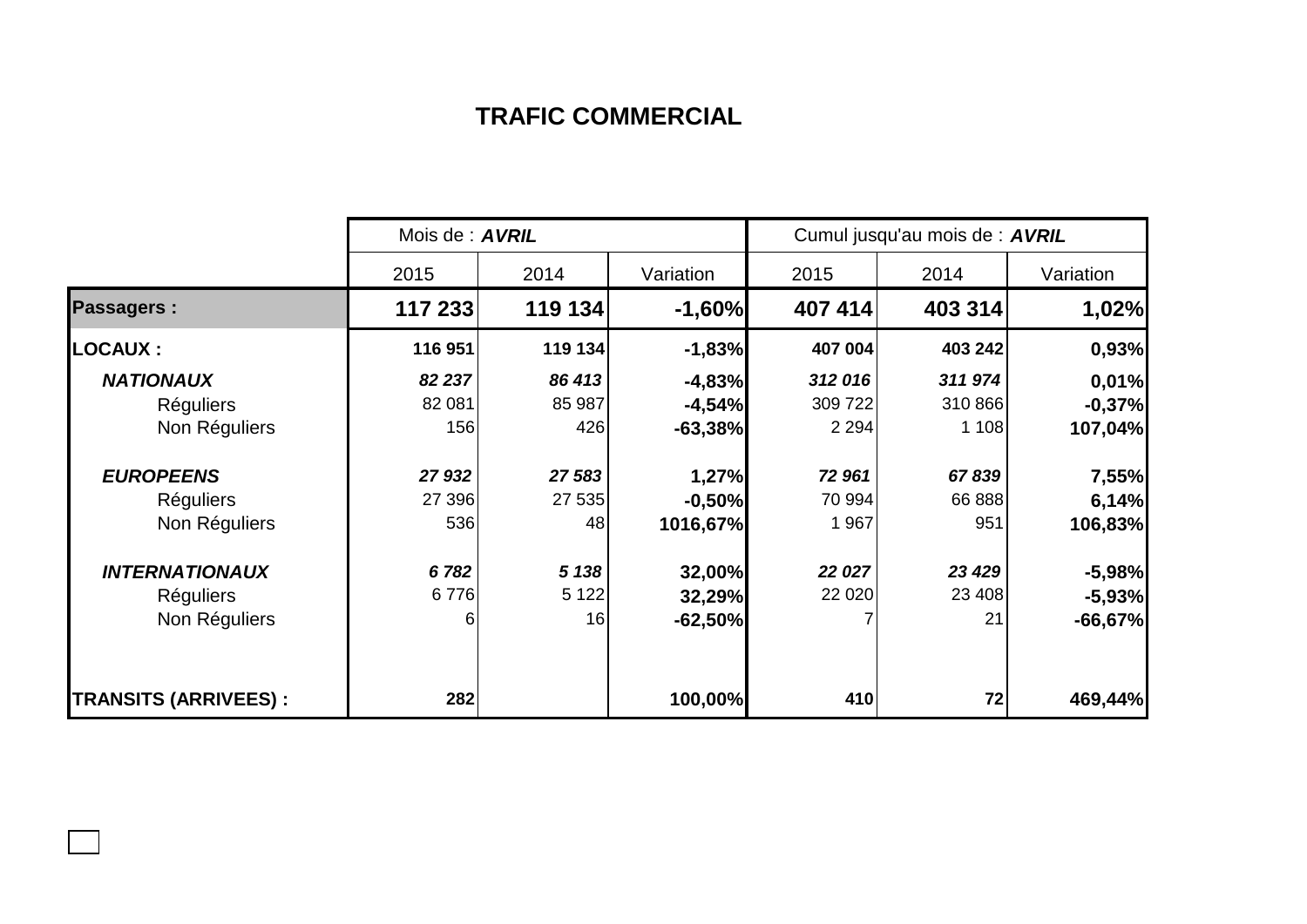### **COMPARATIF TRAFIC PAR DESTINATIONS ET NATIONALITES - 2015/14 à fin AVRIL 2015**

|                                                                | avril             |                  | Variation                              | <b>TOTAL</b>       |                    | Variation                              |
|----------------------------------------------------------------|-------------------|------------------|----------------------------------------|--------------------|--------------------|----------------------------------------|
| <b>VILLES</b>                                                  | 2014              | 2015             | 2015/14                                | 2014               | 2015               | 2015/14                                |
| <b>PARIS</b>                                                   |                   |                  |                                        |                    |                    |                                        |
| <b>PARIS Ch Gaulle</b><br><b>PARIS ORLY OUEST (Air France)</b> | 28 929<br>39 065  | 29 560<br>37 258 | 2,18%<br>$-4,63%$                      | 116 064<br>139 550 | 119 521<br>145 636 | 2,98%<br>4,36%                         |
| <b>PARIS LE BOURGET</b>                                        | 4                 | 8                | 100.00%                                | 35                 | 123                | 251,43%                                |
| <b>PARIS ORLY (Autres)</b>                                     | 186               | 2                | $-98,92%$                              | 186                | 180                | $-3,23%$                               |
| <b>TOTAL PARIS</b>                                             | 68 184            | 66828            | $-1,99%$                               | 255 835            | 265 460            | 3,76%                                  |
| <b>NATIONAUX HORS PARIS</b>                                    |                   |                  |                                        |                    |                    |                                        |
| <b>AJACCIO</b><br><b>BASTIA</b>                                | 205               | 642<br>70        | 213,17%<br>100,00%                     | 205                | 721<br>73          | 251,71%<br>100,00%                     |
| <b>BIARRITZ</b>                                                |                   |                  | н.                                     |                    |                    | $\overline{\phantom{a}}$               |
| <b>BORDEAUX</b><br><b>BREST</b>                                | $\overline{2}$    | 940              | $-100,00%$<br>100,00%                  | 78                 | 1<br>975           | $-98,72%$<br>100,00%                   |
| <b>CAEN</b>                                                    |                   | 64               | 100,00%                                |                    | 64                 | 100.00%                                |
| <b>CHALON VATRY</b><br>LILLE                                   | 2755              |                  | н.<br>$-100,00%$                       | 56<br>9148         | 64<br>64           | 14,29%<br>$-99,30%$                    |
| <b>LORIENT</b>                                                 | 58                |                  | $-100,00%$                             | 58                 | 60                 | 3,45%                                  |
| <b>LYON</b><br><b>METZ NANCY</b>                               | 2 3 5 9           | 1732             | $-26,58%$<br>100,00%                   | 8 0 0 4            | 5947<br>66         | $-25,70%$<br>100,00%                   |
| <b>NANTES</b>                                                  | 9833              | 10 40 6          | 5,83%                                  | 29 5 20            | 33 061             | 12,00%                                 |
| <b>NICE</b><br><b>PAU</b>                                      | 44                |                  | $-100,00%$<br>$\overline{\phantom{a}}$ | 192                | 64                 | $-66,67%$                              |
| <b>RENNES</b>                                                  |                   |                  | ٠.                                     | 50                 |                    | $-100,00\%$                            |
| <b>ST BRIEUC</b><br><b>STRASBOURG</b>                          | 64<br>2872        |                  | $-100,00%$<br>$-46,07%$                | 64<br>8578         | 70<br>4760         | 9,38%                                  |
|                                                                |                   | 1549             |                                        |                    |                    | $-44,51%$                              |
|                                                                |                   |                  |                                        |                    |                    |                                        |
| <b>Autres Charters Nat.</b>                                    | 37                | 2                | $-94,59%$                              | 186                | 566                | 204,30%                                |
| <b>TOTAL NATIONAUX HORS PARIS</b>                              | 18 2 29           | 15 409           | $-15,47%$                              | 56 139             | 46 556             | -17,07%                                |
| <b>TOTAL NATIONAUX</b>                                         | 86 413            | 82 237           | $-4,83%$                               | 311 974            | 312016             | 0,01%                                  |
| <b>EUROPEENS</b>                                               |                   |                  |                                        |                    |                    |                                        |
| <b>AMSTERDAM</b>                                               |                   |                  | $\overline{\phantom{a}}$               |                    | 75                 | 100.00%                                |
| <b>BALE-MULHOUSE</b>                                           | 3 1 1 6           | 3 2 5 4          | 4.43%                                  | 3 200              | 10819              | 238,09%                                |
| <b>BIRMINGHAM</b><br><b>BRISTOL</b>                            |                   |                  | н.<br>$\sim$                           |                    |                    | 4<br>$\sim$                            |
| <b>BRUXELLES</b>                                               |                   | Δ                | -42,86%                                | 25                 | 10                 | $-60,00%$                              |
| <b>BUDAPEST</b><br><b>CARDIFF</b>                              |                   |                  | $\overline{\phantom{a}}$<br>--         | 30                 | 277                | 100,00%<br>$-100,00%$                  |
| <b>CHARLEROI</b>                                               | 5 2 8 7           | 5 3 8 0          | 1,76%                                  | 15432              | 17834              | 15,57%                                 |
| <b>COLOGNE</b><br><b>COPENHAGUE</b>                            |                   |                  |                                        |                    |                    |                                        |
| <b>CRACOVIE</b>                                                |                   |                  | --                                     | 324                |                    | $-100,00%$                             |
| <b>DUBLIN</b><br><b>DUBROVNIK</b>                              |                   |                  |                                        | 2                  | 542                | 27000,00%                              |
| <b>DUSSELDORF</b>                                              | 253               |                  | $-100.00%$                             | 253                | 8                  | $-96,84%$                              |
| <b>EDIMBOURG</b><br><b>FRANCFORT</b>                           |                   |                  | --<br>Ξ                                | 360                |                    | $-100,00%$<br>$\overline{\phantom{a}}$ |
| <b>FRANCFORT HAHN</b>                                          | 4 8 0 2           | 4586             | $-4,50%$                               | 10 186             | 5011               | $-50,81%$                              |
| <b>FUNCHAL</b><br><b>GENEVE</b>                                |                   | 73<br>2          | 100.00%<br>100,00%                     | 16                 | 73<br>27           | 100,00%<br>68,75%                      |
| <b>LEEDS</b>                                                   | 1 9 4 9           |                  | $-100.00\%$                            | 1949               |                    | $-100,00%$                             |
| <b>LISBONNE</b><br><b>LONDRES GATWICK</b>                      | 9081              | 9484             | 4,44%                                  | 29 093             | 29868              |                                        |
| <b>LONDRES LUTON</b>                                           | $\overline{2}$    | 32               | 1500,00%                               | 9                  | 32                 | 2,66%<br>255,56%                       |
| <b>MADRID</b>                                                  |                   |                  | −−                                     | 15                 |                    | $-100,00%$                             |
| <b>MALAGA</b><br><b>MALTE</b>                                  |                   |                  | 100,00%<br>--                          |                    | 7                  | 100,00%<br>--                          |
| <b>MANCHESTER</b>                                              |                   |                  | $\sim$                                 |                    |                    | $\sim$                                 |
| <b>MUNICH</b><br><b>PALMA</b>                                  |                   |                  | н.<br>$\ddotsc$                        |                    |                    | $\overline{\phantom{a}}$               |
| <b>PORTO</b>                                                   |                   |                  | --                                     |                    | 139                | 100,00%                                |
| <b>PULA</b><br><b>RHODES</b>                                   |                   |                  | $\overline{\phantom{a}}$<br>-−         |                    |                    | $\sim$<br>$\overline{\phantom{a}}$     |
| <b>ROME FIUMICINO</b>                                          | 1 2 8 4           | 3939             | 206.78%                                | 5016               | 6709               | 33,75%                                 |
| <b>ROTTERDAM</b><br><b>VARSOVIE</b>                            | 1764              | 759              | $-56,97%$<br>$\overline{\phantom{a}}$  | 1764               | 777                | $-55,95%$                              |
| <b>VENISE</b>                                                  |                   |                  | --                                     |                    | 4                  | 100.00%                                |
| <b>ZURICH</b>                                                  | 18                | 8                | $-55,56%$                              | 18                 | 8                  | -55,56%                                |
|                                                                |                   |                  |                                        |                    |                    |                                        |
| <b>Autres Charters Euro.</b>                                   | 20                | 404              | 1920,00%                               | 147                | 741                | 404,08%                                |
| <b>TOTAL EUROPEENS</b>                                         | 27 583            | 27932            | 1,27%                                  | 67839              | 72961              | 7,55%                                  |
| <b>INTERNATIONAUX</b>                                          |                   |                  |                                        |                    |                    |                                        |
| <b>AGADIR</b>                                                  |                   |                  | $\overline{a}$                         |                    |                    | $\overline{a}$                         |
| <b>ALGER</b><br><b>CASABLANCA</b>                              | 1982              | 2580             | ш,<br>30,17%                           | 9789               | 8034               | $\overline{\phantom{a}}$<br>$-17,93%$  |
| <b>DAKAR</b>                                                   |                   |                  | --                                     |                    |                    | ۰.                                     |
| <b>DJERBA</b><br><b>FES</b>                                    | $2\overline{072}$ | 3 0 6 9          | $\overline{a}$<br>48,12%               | 8974               | 9887               | $\overline{a}$<br>10,17%               |
| <b>ISTANBUL</b>                                                |                   |                  | $\sim$                                 |                    |                    | $\sim$                                 |
| JEDDAH<br><b>MARRAKECH</b>                                     | 6                 | 6                | --                                     | 6                  | 6                  | $\overline{\phantom{a}}$               |
| <b>MONASTIR</b>                                                |                   |                  | --                                     |                    |                    | $\overline{\phantom{a}}$               |
| <b>NADOR</b><br><b>ORAN</b>                                    | 1 0 6 8           | 1 1 2 7          | 5,52%                                  | 4645               | 4 0 9 9            | $-11,75%$<br>$-100.00%$                |
| <b>OSLO</b>                                                    |                   |                  | --<br>$\overline{a}$                   |                    |                    |                                        |
| <b>OUJDA</b>                                                   |                   |                  | --                                     |                    |                    |                                        |
| <b>TANGER</b><br><b>TUNIS</b>                                  |                   |                  | $\overline{a}$                         | 2                  |                    | $-50,00%$                              |
|                                                                |                   |                  |                                        |                    |                    |                                        |
|                                                                |                   |                  |                                        |                    |                    |                                        |
| <b>Autres Charters Inter.</b>                                  | 10                |                  | $-100,00%$                             | 10                 |                    | $-100,00%$                             |
| <b>TOTAL INTERNATIONAUX</b>                                    | 5 1 3 8           | 6782             | 32,00%                                 | 23 4 29            | 22 027             | -5,98%                                 |
| <b>TOTAL</b>                                                   | 119 134           | 116 951          | $-1,83%$                               | 403 242            | 407 004            | 0,93%                                  |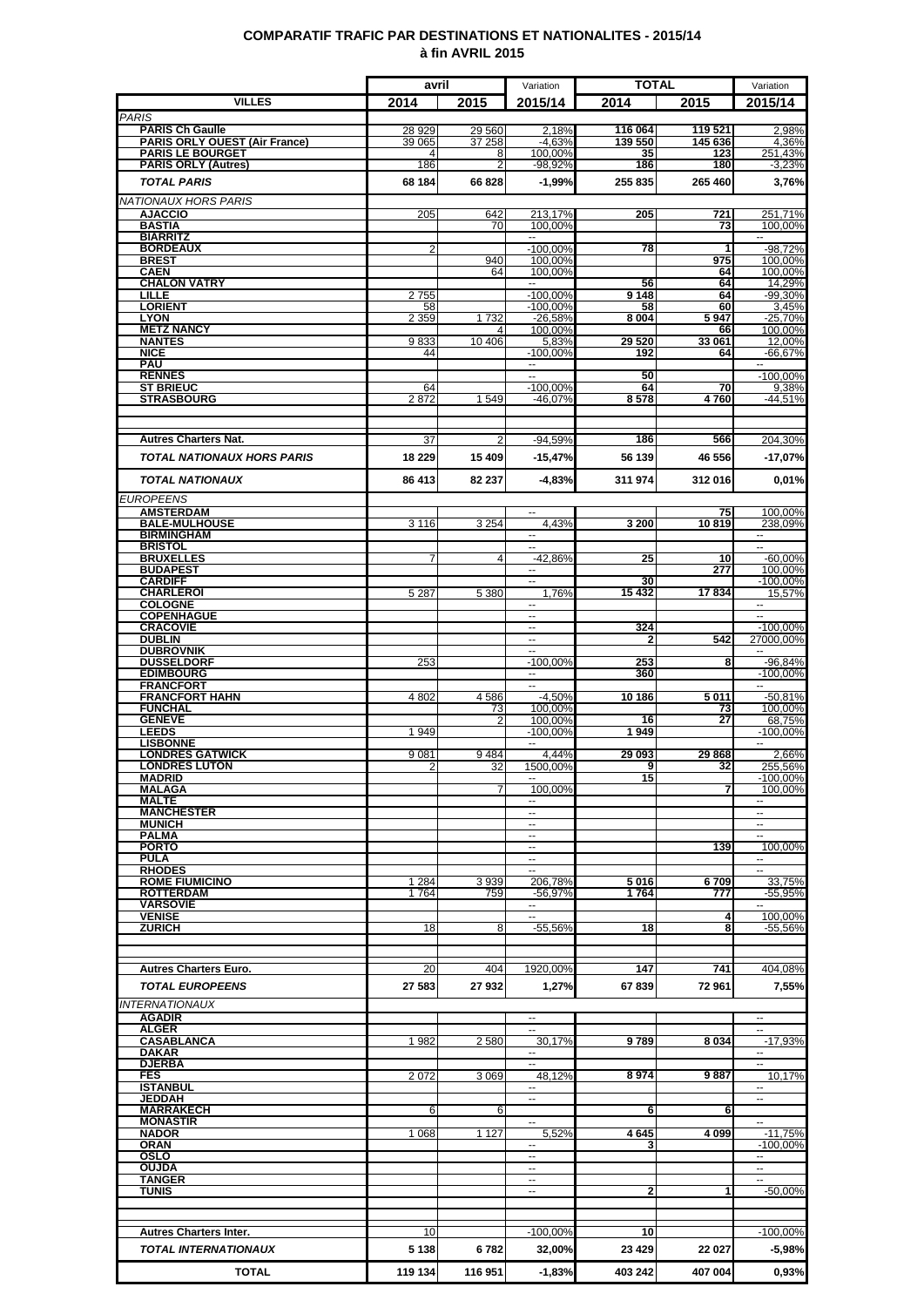#### **à fin AVRIL 2015 Comparatif Trafic Par Compagnies - 2015/14 Vols Réguliers et Non Réguliers**

|                                                | avril   |                | <b>TOTAL</b>             |         |         |                          |
|------------------------------------------------|---------|----------------|--------------------------|---------|---------|--------------------------|
|                                                |         |                | Variation                |         |         | Variation                |
|                                                | 2014    | 2015           | 2015/14                  | 2014    | 2015    | 2015/14                  |
|                                                |         |                |                          |         |         |                          |
| <b>REGULIERS</b>                               |         |                |                          |         |         |                          |
| <b>AIR ALGERIE</b>                             |         |                |                          |         |         | ä.                       |
| <b>AIR ARABIA MAROC</b>                        | 5 1 2 2 | 6776           | 32,29%                   | 23 4 08 | 22 020  | $-5,93%$                 |
| <b>AIR FRANCE</b>                              | 67 994  | 66 818         | $-1,73%$                 | 255 563 | 264 521 | 3,51%                    |
| <b>ALITALIA</b>                                | 1 2 8 4 | 1 3 3 5        | 3,97%                    | 5016    | 4 1 0 5 | $-18,16%$                |
| <b>BRUSSELS AIRLINES</b>                       |         |                | $\sim$                   |         |         | $\sim$                   |
|                                                |         |                |                          |         |         |                          |
| <b>EASYJET</b>                                 | 9 0 8 0 | 12 088         | 33,13%                   | 29 092  | 32 472  | 11,62%                   |
| <b>EASYJET SWITZERLAND</b>                     | 3 1 1 6 | 3 2 5 4        | 4,43%                    | 3 1 9 6 | 10819   | 238,52%                  |
| <b>EUROPE AIRPOST</b> (PAX EQUIPAGE)           |         |                |                          |         |         |                          |
| <b>GERMANWINGS</b>                             | 253     |                | $-100,00%$               | 253     |         | $-100,00%$               |
| HOP!                                           | 12 594  | 7 5 4 4        | $-40,10%$                | 41 772  | 26 063  | $-37,61%$                |
| <b>KLM ROYAL DUTCH AIRLINES</b>                |         |                | 4                        |         |         | ٠.                       |
| <b>LUFTHANSA</b>                               |         |                | ä.                       |         |         | ÷.                       |
| <b>NORWEGIAN</b>                               |         |                | ٠.                       |         |         | Ξ.                       |
| <b>ROYAL AIR MAROC</b>                         |         |                | $\sim$                   |         |         | $\sim$                   |
| <b>RYANAIR</b>                                 |         | 9 9 6 6        |                          | 27 567  | 22 845  |                          |
|                                                | 12 038  |                | $-17,21%$<br>$\sim$      |         |         | $-17,13%$<br>u.          |
| <b>SCANDINAVIAN AIRLINES SYSTEM</b>            |         |                |                          |         |         |                          |
| <b>TRANSAVIA</b>                               | 1764    | 753            | -57,31%                  | 1764    | 753     | $-57,31%$                |
| <b>VOLOTEA</b>                                 | 5 3 9 9 | 7719           | 42,97%                   | 13 531  | 19 138  | 41,44%                   |
|                                                |         |                |                          |         |         |                          |
|                                                |         |                |                          |         |         |                          |
| <b>NON REGULIERS</b>                           |         |                |                          |         |         |                          |
| <b>AIGLE AZUR</b>                              |         |                | Ξ.                       |         |         | ٠.                       |
| <b>AIR ALGERIE</b>                             |         |                | н.                       |         |         | $\ddotsc$                |
| <b>AIR ARABIA MAROC</b>                        |         |                | ÷.                       |         |         | ÷.                       |
| <b>AIR CORSICA</b>                             |         |                | $\sim$                   |         |         | Ξ                        |
| <b>AIR EUROPA</b>                              |         |                |                          |         |         |                          |
| <b>AIR FRANCE</b>                              |         |                | $\overline{\phantom{a}}$ | 47      | 156     | 231,91%                  |
| <b>AIR MEDITERRANEE</b>                        |         |                | ٠.                       |         |         | Ξ.                       |
| <b>AIR NOSTRUM</b><br><b>AIR VALLEE</b>        |         |                |                          |         |         |                          |
| <b>AIRLINAIR</b>                               |         |                | $\sim$                   |         |         | $\overline{\phantom{a}}$ |
| <b>ALITALIA</b>                                |         |                | н.                       |         |         | ۰.                       |
| <b>ATLANTIQUE AIR ASSISTANCE</b>               |         |                |                          | 30      |         | $-100,00%$               |
| <b>AVIATION DEFENSE SERVICE</b>                | 32      |                | -100,00%                 | 74      | 17      | $-77,03%$                |
| <b>BRIT AIR</b>                                |         |                | $\sim$                   |         |         | $\overline{\phantom{a}}$ |
| <b>BRUSSELS AIRLINES</b>                       |         |                |                          |         |         | ٠.                       |
| <b>DENIM AIR</b>                               |         |                |                          |         |         | ä.                       |
| <b>EASTERN AIRWAYS</b>                         |         | 70             | 100,00%                  | 2       | 70      | 3400,00%                 |
| <b>EASYJET</b>                                 |         | $\overline{2}$ | 100,00%                  |         | 2       | 100,00%                  |
| <b>EASYJET SWITZERLAND</b>                     |         |                | ۰.                       |         |         | ۰.                       |
| <b>EUROPE AIRPOST</b>                          |         |                | ÷.                       |         | 79      | 100,00%                  |
| <b>GERMANWINGS</b>                             |         |                | ä.                       |         |         |                          |
| HOP!                                           | 319     |                | $-100,00%$               | 393     | 522     | 32,82%                   |
| <b>KLM ROYAL DUTCH AIRLINES</b>                |         |                | $\sim$                   |         | 71      | 100,00%                  |
| <b>LUFTHANSA</b><br>NETJETS TRANSPORTES AEREOS | 13      | $\overline{4}$ |                          | 13      | 52      |                          |
| <b>NORWEGIAN</b>                               |         |                | $-69,23%$                |         |         | 300,00%                  |
| PAN EUROPEAN AIR SERVICE                       |         |                | н.                       |         |         | $\ddotsc$                |
| REGIONAL Cie Européenne                        |         |                | ÷.                       |         |         | ä,                       |
| <b>ROYAL AIR MAROC</b>                         |         |                | $\sim$                   |         |         | ä.                       |
| <b>RYANAIR</b>                                 |         |                |                          | 360     | 855     | 137,50%                  |
| <b>SATA INTERNACIONAL</b>                      |         |                | $\overline{\phantom{a}}$ |         |         | ۰.                       |
| <b>SCANDINAVIAN AIRLINES SYSTEM</b>            |         |                |                          |         |         | ۰.                       |
| <b>SKY BRIDGE AIR</b>                          |         |                | ۰.                       |         |         | ÷.                       |
| SUN AIR OF SCANDINAVIA                         | 64      | 64             |                          | 431     | 255     | $-40,84%$                |
| TRANSAVIA                                      |         |                | $\overline{\phantom{a}}$ |         |         | ٠.                       |
| <b>TRAVEL SERVICE AIRLINES</b>                 |         | 73             | 100,00%                  |         | 73      | 100,00%                  |
| <b>TUNISAIR</b>                                |         |                |                          |         |         |                          |
| <b>TWIN JET</b>                                |         |                |                          |         | 7       | 100,00%                  |
| <b>VIP WINGS</b>                               |         |                | $\overline{\phantom{a}}$ |         |         | $\sim$                   |
| <b>VLM AIRLINES</b><br><b>VOLOTEA</b>          |         |                | $\overline{\phantom{a}}$ |         | 29      | 100,00%                  |
| <b>XL AIRWAYS</b>                              |         |                | ۰.                       |         | 286     | 100,00%                  |
|                                                |         |                |                          |         |         |                          |
|                                                |         |                |                          |         |         |                          |
|                                                |         |                |                          |         |         |                          |
|                                                |         |                |                          |         |         |                          |
| <b>Autres Compagnies</b>                       | 62      | 485            | 682,26%                  | 730     | 1794    | 145,75%                  |
|                                                |         |                |                          |         |         |                          |
| <b>TOTAL REGULIERS</b>                         | 118 644 | 116 253        | $-2,02%$                 | 401 162 | 402 736 | 0,39%                    |
|                                                |         |                |                          |         |         |                          |
|                                                |         |                |                          |         |         |                          |
| TOTAL NON REGULIERS                            | 490     | 698            | 42,45%                   | 2080    | 4 2 6 8 | 105,19%                  |
|                                                |         |                |                          |         |         |                          |
| <b>TOTAL GENERAL</b>                           | 119 134 | 116 951        | $-1,83%$                 | 403 242 | 407 004 | 0,93%                    |
|                                                |         |                |                          |         |         |                          |

*COMPAGNIES AYANT DES VOLS REGULIERS ET NON REGULIERS*

| TOTAL AIR ALGERIE                  |         |         | --          |          |         | --          |
|------------------------------------|---------|---------|-------------|----------|---------|-------------|
| TOTAL AIR ARABIA MAROC             | 5 1 2 2 | 6776    | 32.29%      | 23 4 08  | 22 0 20 | $-5,93%$    |
| <b>TOTAL AIR FRANCE</b>            | 67994   | 66 818  | $-1.73%$    | 255 610  | 264 677 | 3,55%       |
| <b>TOTAL ALITALIA</b>              | 1 2 8 4 | 1 3 3 5 | 3.97%       | 5016     | 4 105   | $-18,16%$   |
| TOTAL BRUSSELS AIRLINES            |         |         | --          |          |         | --          |
| <b>TOTAL EASYJET</b>               | 9 0 8 0 | 12 090  | 33,15%      | 29 0 9 2 | 32 474  | 11,63%      |
| TOTAL EASYJET SWITZERLAND          | 3 1 1 6 | 3 2 5 4 | 4.43%       | 3 1 9 6  | 10819   | 238,52%     |
| <b>TOTAL GERMANWINGS</b>           | 253     |         | $-100.00\%$ | 253      |         | $-100.00\%$ |
| <b>TOTAL HOP!</b>                  | 12 913  | 7 5 4 4 | $-41.58%$   | 42 165   | 26 585  | $-36.95%$   |
| TOTAL KLM ROYAL DUTCH AIRLINES     |         |         | --          |          | 71      | 100,00%     |
| <b>TOTAL LUFTHANSA</b>             |         |         | --          |          |         | --          |
| <b>TOTAL NORWEGIAN</b>             |         |         | --          |          |         | --          |
| TOTAL ROYAL AIR MAROC              |         |         | --          |          |         | --          |
| <b>TOTAL RYANAIR</b>               | 12 038  | 9966    | $-17.21%$   | 27 9 27  | 23 700  | $-15,14%$   |
| TOTAL SCANDINAVIAN AIRLINES SYSTEM |         |         | --          |          |         | --          |
| <b>TOTAL TRANSAVIA</b>             | 1764    | 753     | $-57,31%$   | 1764     | 753     | $-57,31%$   |
| <b>TOTAL VOLOTEA</b>               | 5 3 9 9 | 7719    | 42,97%      | 13531    | 19 167  | 41,65%      |
|                                    |         |         |             |          |         |             |